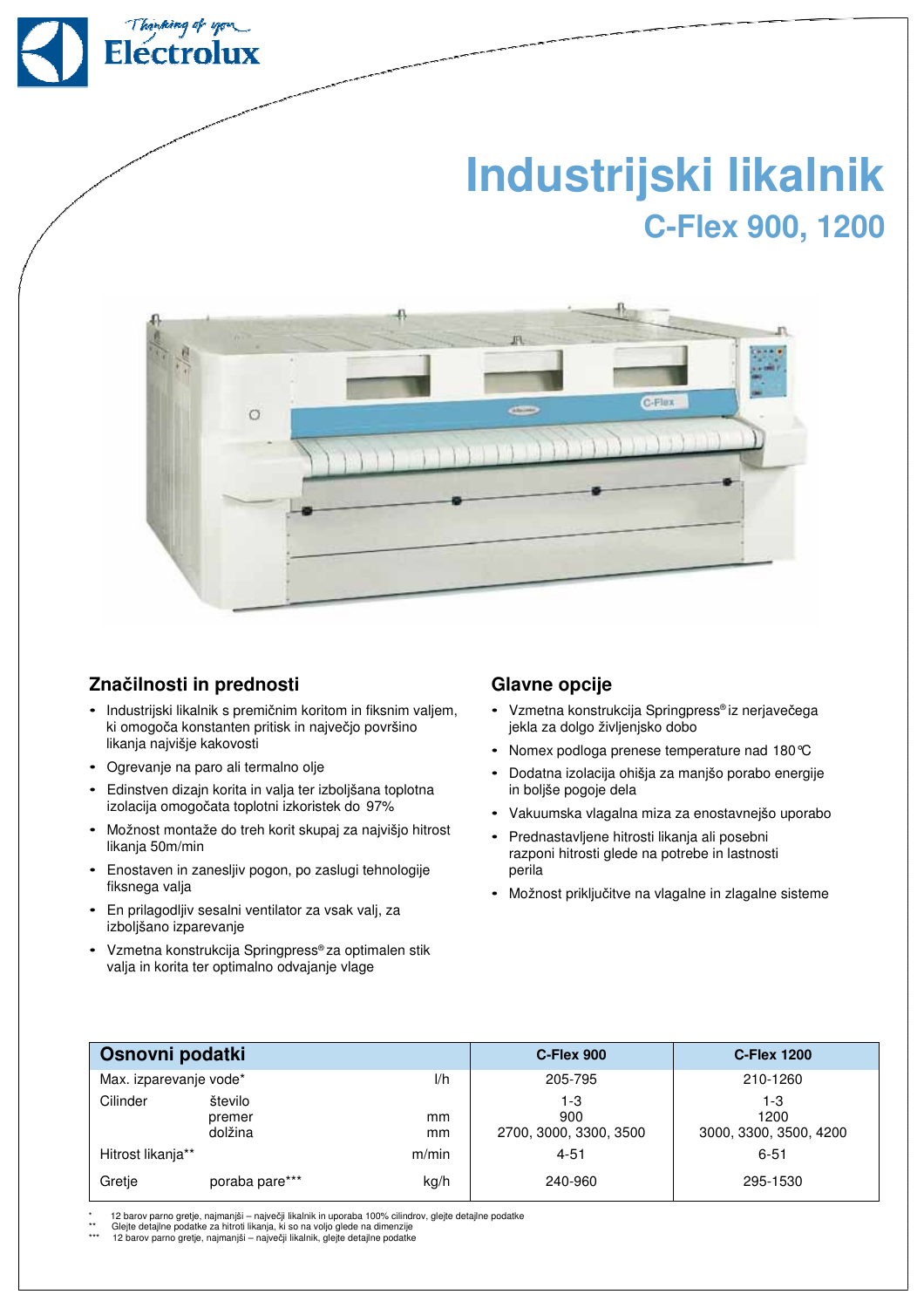

| <b>Electrical connections</b>                                                       | 927                   | 930             | 933                  | 935             |              |  |  |  |
|-------------------------------------------------------------------------------------|-----------------------|-----------------|----------------------|-----------------|--------------|--|--|--|
| Voltage                                                                             |                       |                 |                      |                 |              |  |  |  |
| 400-415V 3AC 50Hz - 1 roll                                                          | 4.6                   |                 |                      |                 |              |  |  |  |
| 400-415V 3AC 50Hz - 2 rolls<br>400-415V 3AC 50Hz - 3 rolls                          | $\overline{12}$<br>22 |                 |                      |                 |              |  |  |  |
| <b>Steam and air connections</b>                                                    |                       |                 |                      |                 |              |  |  |  |
| Max. steam pressure                                                                 | kPa                   | 1400            |                      |                 |              |  |  |  |
| Compressed air                                                                      | DN                    | 15              |                      |                 |              |  |  |  |
| 1 roll                                                                              |                       |                 |                      |                 |              |  |  |  |
| Steam                                                                               | DN                    |                 |                      | 32              |              |  |  |  |
| Condensate                                                                          | DN                    | 25              |                      |                 |              |  |  |  |
| Exhaust dia. (K)                                                                    | mm<br>$m^3/h$         | 200             |                      |                 |              |  |  |  |
| Evacuated air                                                                       | 2000                  |                 |                      |                 |              |  |  |  |
| 2 rolls<br>Steam                                                                    | DN                    | 40              |                      |                 |              |  |  |  |
| Condensate                                                                          | DN                    | 32              |                      |                 |              |  |  |  |
| Exhaust dia. (K)                                                                    | mm                    | $2 \times 200$  |                      |                 |              |  |  |  |
| Evacuated air                                                                       | $m^3/h$               |                 | $2 \times 2000$      |                 |              |  |  |  |
| 3 rolls                                                                             |                       |                 |                      |                 |              |  |  |  |
| Steam<br>Condensate                                                                 | DN<br>DN              |                 | 50                   |                 |              |  |  |  |
| Exhaust dia. (K)                                                                    | mm                    |                 | 40<br>$3 \times 200$ |                 |              |  |  |  |
| Evacuated air                                                                       | $m^3/h$               | $3 \times 2000$ |                      |                 |              |  |  |  |
| <b>Sound level</b>                                                                  |                       |                 |                      |                 |              |  |  |  |
| Airborne sound level                                                                | dB(A)                 | 66              |                      |                 |              |  |  |  |
| <b>Heat emission</b>                                                                |                       |                 |                      |                 |              |  |  |  |
| % of installed power, standard insulation<br>% of installed power, extra insulation |                       | 5<br>3          |                      |                 |              |  |  |  |
| Performances and energy consumption                                                 |                       |                 |                      |                 |              |  |  |  |
| 1 roll                                                                              |                       |                 |                      |                 |              |  |  |  |
| Max. water evaporation (14 bar)                                                     | l/h                   | 205             | 225                  | 250             | 265          |  |  |  |
| Steam average consumption (12 bar)<br>Average linen output (12 bar)*                | kg/h<br>kg/h          | 240<br>330      | 270<br>370           | 300<br>410      | 320<br>435   |  |  |  |
| Ironing speed**                                                                     | m/min                 |                 |                      | $5 - 15$        |              |  |  |  |
| 2 rolls                                                                             |                       |                 |                      |                 |              |  |  |  |
| Max. water evaporation (14 bar)                                                     | 1/h                   | 410             | 450                  | 500             | 530          |  |  |  |
| Steam average consumption (12 bar)                                                  | kg/h                  | 480             | 540                  | 600             | 640          |  |  |  |
| Average linen output (12 bar)*<br>Ironing speed**                                   | kg/h<br>m/min         | 660             | 740                  | 820<br>$9 - 27$ | 870          |  |  |  |
| 3 rolls                                                                             |                       |                 |                      |                 |              |  |  |  |
| Max. water evaporation (14 bar)                                                     | l/h                   | 615             | 675                  | 750             | 795          |  |  |  |
| Steam average consumption (12 bar)                                                  | kg/h                  | 720             | 810                  | 900             | 960          |  |  |  |
| Average linen output (12 bar)*                                                      | kg/h                  | 940             | 1110                 | 1230            | 1305         |  |  |  |
| Ironing speed**                                                                     | m/min                 |                 |                      | 14-42           |              |  |  |  |
| <b>Dimensions</b>                                                                   |                       |                 |                      |                 |              |  |  |  |
| width<br>A<br>в<br>ironing width                                                    | mm<br>mm              | 3900<br>2700    | 4200<br>3000         | 4500<br>3300    | 4700<br>3500 |  |  |  |
| length 1 roll<br>С<br>mm                                                            |                       | 1685            |                      |                 |              |  |  |  |
| C<br>length 2 rolls<br>mm<br>C<br>length 3 rolls<br>mm                              |                       | 2955<br>4225    |                      |                 |              |  |  |  |
| height<br>D<br>mm                                                                   |                       | 1560            |                      |                 |              |  |  |  |
| Net weight                                                                          |                       |                 |                      |                 |              |  |  |  |
| 1 roll<br>kg                                                                        |                       | 3010            | 3200                 | 3400            | 3530         |  |  |  |
| 2 rolls                                                                             |                       | 5980            | 6360                 | 6760            | 7030         |  |  |  |
| 3 rolls                                                                             | kg                    | 8950            | 9550                 | 10170           | 10600        |  |  |  |

\* 50% residual moisture, 140 gr/m<sup>2</sup>polyester-cotton linen, 100% cylinder use<br>\*\* Other speed range available on request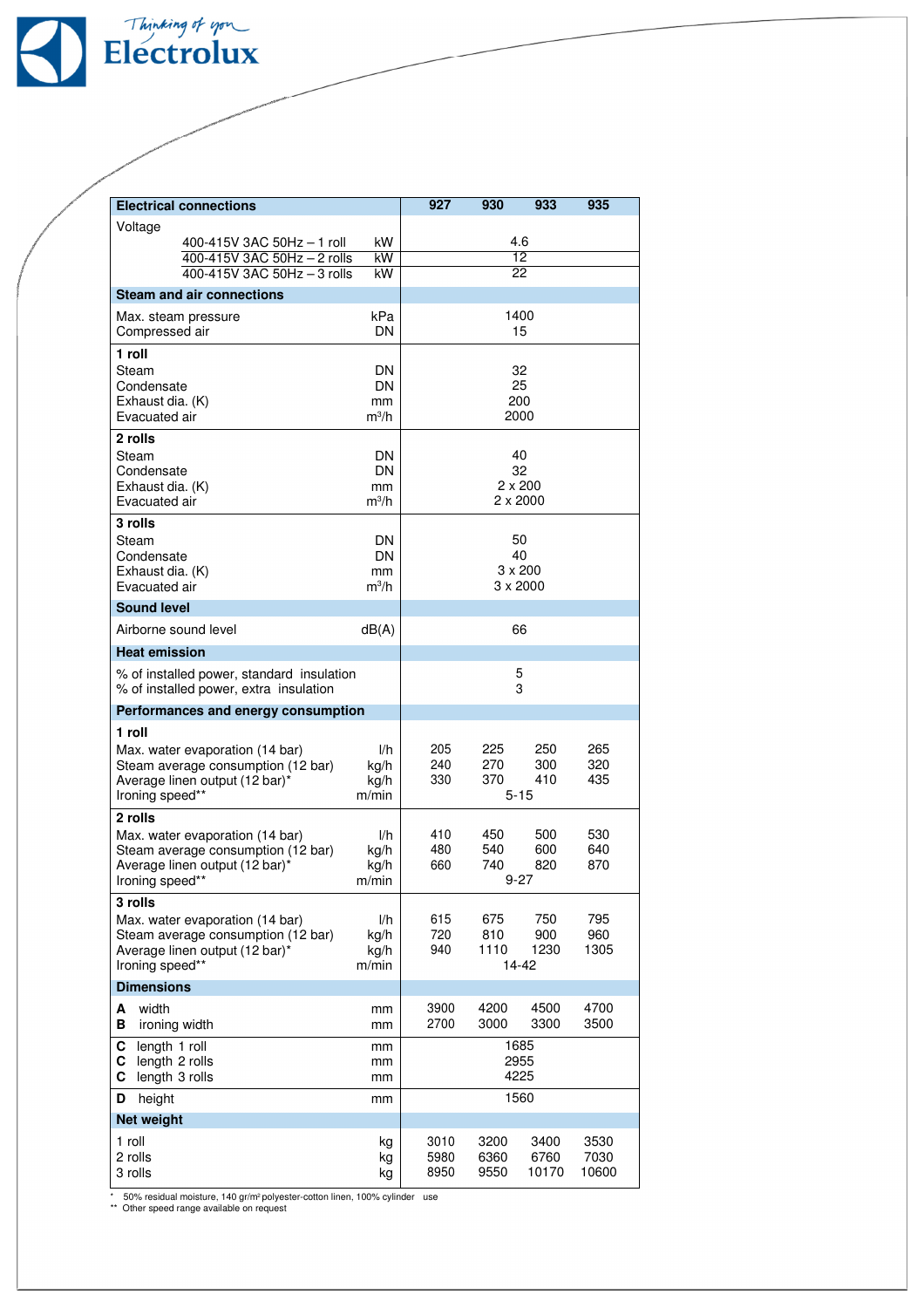| <b>Electrical connections</b>                                                                                                                                                                                                                                                                                                                                                           |                                                                                  | 1230                                             | 1233                                             |                              | 1235                                              | 1242                                               |
|-----------------------------------------------------------------------------------------------------------------------------------------------------------------------------------------------------------------------------------------------------------------------------------------------------------------------------------------------------------------------------------------|----------------------------------------------------------------------------------|--------------------------------------------------|--------------------------------------------------|------------------------------|---------------------------------------------------|----------------------------------------------------|
| Voltage                                                                                                                                                                                                                                                                                                                                                                                 |                                                                                  |                                                  |                                                  |                              |                                                   |                                                    |
| 400-415V 3AC 50Hz - 1 roll<br>400-415V 3AC 50Hz - 2 rolls                                                                                                                                                                                                                                                                                                                               | kW<br>kW                                                                         |                                                  |                                                  | 7.9<br>19.6                  |                                                   |                                                    |
| $400 - 415V$ 3AC 50Hz $-$ 3 rolls                                                                                                                                                                                                                                                                                                                                                       | kW                                                                               |                                                  |                                                  | 30                           |                                                   |                                                    |
| <b>Steam and air connections</b>                                                                                                                                                                                                                                                                                                                                                        |                                                                                  |                                                  |                                                  |                              |                                                   |                                                    |
| kPa<br>Max. steam pressure                                                                                                                                                                                                                                                                                                                                                              |                                                                                  |                                                  |                                                  | 1400                         |                                                   |                                                    |
| Compressed air                                                                                                                                                                                                                                                                                                                                                                          | DN                                                                               |                                                  |                                                  | 15                           |                                                   |                                                    |
| 1 roll                                                                                                                                                                                                                                                                                                                                                                                  |                                                                                  |                                                  |                                                  |                              |                                                   |                                                    |
| Steam                                                                                                                                                                                                                                                                                                                                                                                   | DN                                                                               |                                                  |                                                  | 40                           |                                                   |                                                    |
| Condensate<br>Exhaust dia. (K)                                                                                                                                                                                                                                                                                                                                                          | DN<br>mm                                                                         |                                                  |                                                  | 32<br>200                    |                                                   |                                                    |
| Evacuated air                                                                                                                                                                                                                                                                                                                                                                           | $m^3/h$                                                                          |                                                  |                                                  | 2000                         |                                                   |                                                    |
| 2 rolls                                                                                                                                                                                                                                                                                                                                                                                 |                                                                                  |                                                  |                                                  |                              |                                                   |                                                    |
| Steam                                                                                                                                                                                                                                                                                                                                                                                   | DN                                                                               |                                                  |                                                  | 50                           |                                                   |                                                    |
| Condensate<br>Exhaust dia. (K)                                                                                                                                                                                                                                                                                                                                                          | DN<br>mm                                                                         |                                                  |                                                  | 40<br>$2 \times 200$         |                                                   |                                                    |
| Evacuated air                                                                                                                                                                                                                                                                                                                                                                           | $m^3/h$                                                                          |                                                  |                                                  | $2 \times 2000$              |                                                   |                                                    |
| 3 rolls                                                                                                                                                                                                                                                                                                                                                                                 |                                                                                  |                                                  |                                                  |                              |                                                   |                                                    |
| Steam                                                                                                                                                                                                                                                                                                                                                                                   | DN                                                                               |                                                  |                                                  | 65                           |                                                   |                                                    |
|                                                                                                                                                                                                                                                                                                                                                                                         |                                                                                  |                                                  |                                                  |                              |                                                   |                                                    |
| Evacuated air                                                                                                                                                                                                                                                                                                                                                                           | $m^3/h$                                                                          |                                                  |                                                  | $3 \times 2000$              |                                                   |                                                    |
| <b>Sound level</b>                                                                                                                                                                                                                                                                                                                                                                      |                                                                                  |                                                  |                                                  |                              |                                                   |                                                    |
| Airborne sound level                                                                                                                                                                                                                                                                                                                                                                    | dB(A)                                                                            |                                                  |                                                  | 66                           |                                                   |                                                    |
| <b>Heat emission</b>                                                                                                                                                                                                                                                                                                                                                                    |                                                                                  |                                                  |                                                  |                              |                                                   |                                                    |
| % of installed power, standard insulation<br>% of installed power, extra insulation                                                                                                                                                                                                                                                                                                     | 5<br>3                                                                           |                                                  |                                                  |                              |                                                   |                                                    |
| Performances and energy consumption                                                                                                                                                                                                                                                                                                                                                     |                                                                                  |                                                  |                                                  |                              |                                                   |                                                    |
| 1 roll                                                                                                                                                                                                                                                                                                                                                                                  |                                                                                  |                                                  |                                                  |                              |                                                   |                                                    |
| Max. water evaporation (14 bar)                                                                                                                                                                                                                                                                                                                                                         | I/h                                                                              | 300                                              | 330                                              |                              | 350                                               | 420                                                |
|                                                                                                                                                                                                                                                                                                                                                                                         |                                                                                  | 500                                              | 550                                              |                              | 585                                               | 710                                                |
| Ironing speed**                                                                                                                                                                                                                                                                                                                                                                         | m/min                                                                            |                                                  |                                                  | $8 - 24$                     |                                                   |                                                    |
| 2 rolls                                                                                                                                                                                                                                                                                                                                                                                 |                                                                                  |                                                  |                                                  |                              |                                                   |                                                    |
|                                                                                                                                                                                                                                                                                                                                                                                         |                                                                                  |                                                  |                                                  |                              |                                                   |                                                    |
|                                                                                                                                                                                                                                                                                                                                                                                         |                                                                                  | 1000                                             | 1100                                             |                              | 1170                                              | 1420                                               |
| Ironing speed**                                                                                                                                                                                                                                                                                                                                                                         | m/min                                                                            |                                                  |                                                  | 14-43                        |                                                   |                                                    |
| 3 rolls                                                                                                                                                                                                                                                                                                                                                                                 |                                                                                  |                                                  |                                                  |                              |                                                   |                                                    |
|                                                                                                                                                                                                                                                                                                                                                                                         |                                                                                  |                                                  |                                                  |                              |                                                   |                                                    |
| Average linen output (12 bar)*                                                                                                                                                                                                                                                                                                                                                          | kg/h                                                                             | 1500                                             | 1650                                             |                              | 1755                                              | 2130                                               |
|                                                                                                                                                                                                                                                                                                                                                                                         | m/min                                                                            |                                                  |                                                  | 14-43                        |                                                   |                                                    |
| <b>Dimensions</b>                                                                                                                                                                                                                                                                                                                                                                       |                                                                                  |                                                  |                                                  |                              |                                                   |                                                    |
| width<br>А                                                                                                                                                                                                                                                                                                                                                                              | mm                                                                               | 4200                                             | 4500                                             |                              | 4700                                              | 5400                                               |
|                                                                                                                                                                                                                                                                                                                                                                                         |                                                                                  |                                                  |                                                  |                              |                                                   |                                                    |
| C                                                                                                                                                                                                                                                                                                                                                                                       | mm                                                                               |                                                  |                                                  | 3555                         |                                                   |                                                    |
| length 3 rolls<br>С                                                                                                                                                                                                                                                                                                                                                                     | mm                                                                               |                                                  |                                                  | 5125                         |                                                   |                                                    |
| height<br>D                                                                                                                                                                                                                                                                                                                                                                             | mm                                                                               |                                                  |                                                  | 1760                         |                                                   |                                                    |
| Net weight                                                                                                                                                                                                                                                                                                                                                                              |                                                                                  |                                                  |                                                  |                              |                                                   |                                                    |
| 1 roll                                                                                                                                                                                                                                                                                                                                                                                  | kg                                                                               | 3860                                             | 4100                                             |                              | 4360                                              | 4820                                               |
| 3 rolls                                                                                                                                                                                                                                                                                                                                                                                 | kg                                                                               | 11630                                            | 12400                                            |                              | 12900                                             | 14650                                              |
| Condensate<br>Exhaust dia. (K)<br>Steam average consumption (12 bar)<br>Average linen output (12 bar)*<br>Max. water evaporation (14 bar)<br>Steam average consumption (12 bar)<br>Average linen output (12 bar)*<br>Max. water evaporation (14 bar)<br>Steam average consumption (12 bar)<br>Ironing speed**<br>В<br>ironing width<br>length 1 roll<br>C.<br>length 2 rolls<br>2 rolls | DN<br>mm<br>kg/h<br>kg/h<br>1/h<br>kg/h<br>kg/h<br>l/h<br>kg/h<br>mm<br>mm<br>kg | 360<br>600<br>720<br>900<br>1080<br>3000<br>7700 | 395<br>660<br>790<br>990<br>1185<br>3300<br>8200 | 50<br>$3 \times 200$<br>1985 | 420<br>700<br>840<br>1050<br>1260<br>3500<br>8530 | 510<br>840<br>1020<br>1260<br>1530<br>4200<br>9700 |

Flectrolux

 $\overline{\mathcal{L}}$ 

\* 50% residual moisture, 140 gr/m² polyester-cotton linen, 100% cylinder use<br>\*\* Other speed range available on request